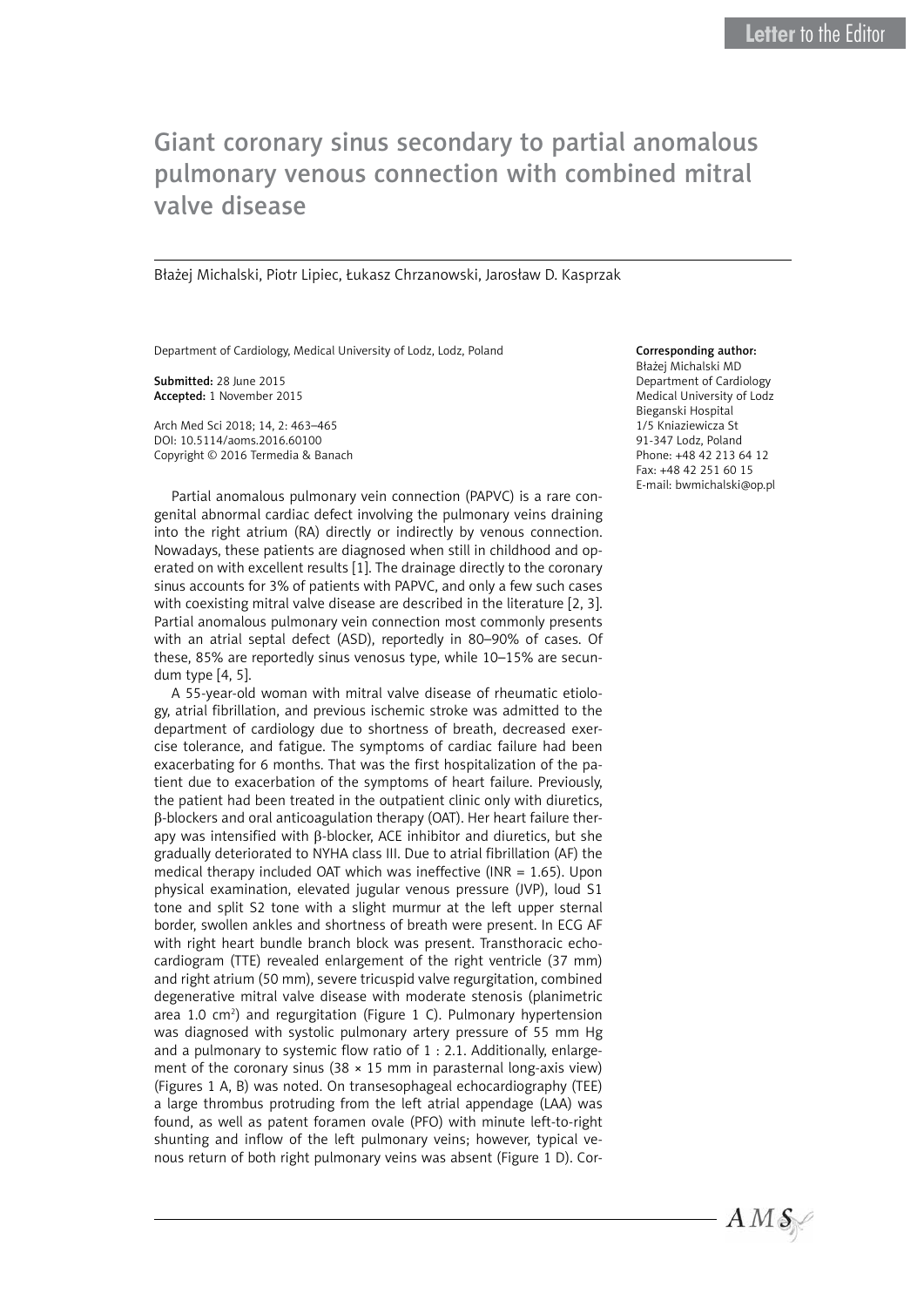

Figure 1. A - Transthoracic echocardiography, parasternal long-axis view - dilated coronary sinus. B - Transthoracic three-dimensional echocardiography, parasternal long-axis view – dilated coronary sinus. C – Transthoracic echocardiography with pulsed wave Doppler and color Doppler flow mapping indicating stenosis of the mitral valve leaflets and moderate regurgitation. D – Transesophageal echocardiography: thrombus protruding from the left atrium appendage

onary angiography showed no significant lesions, although in the pulmonary angiogram anomalous drainage from the left pulmonary veins was noted (Figure 2). Computed tomography (64-row multislice) revealed anomalous left upper and lower pulmonary vein drainage into the coronary sinus and further to the right atrium (Figure 3). Subsequent cardiac surgery was performed and involved mitral valve replacement with a mechanical prosthesis (Medtronic 27), tricuspid valve annuloplasty and removal of the thrombus from the appendage. However, pulmonary venous return was not corrected. The decision not to perform repair of the PAPVC was made by a surgeon due to the mild clinical symptoms of the disease. Follow-up TTE indicated proper function of the artificial mitral valve, moderate tricuspid valve regurgitation and persistent PFO with an enlarged coronary sinus.



Figure 2. Volume rendered CT image of the heart showing anomalous left upper and lower pulmonary vein connections with coronary sinus drainage into the right atrium



Figure 3. Cardiac catheterization: anterio-posterior view – arrows indicating anomalous left upper and lower pulmonary vein drainage into coronary sinus